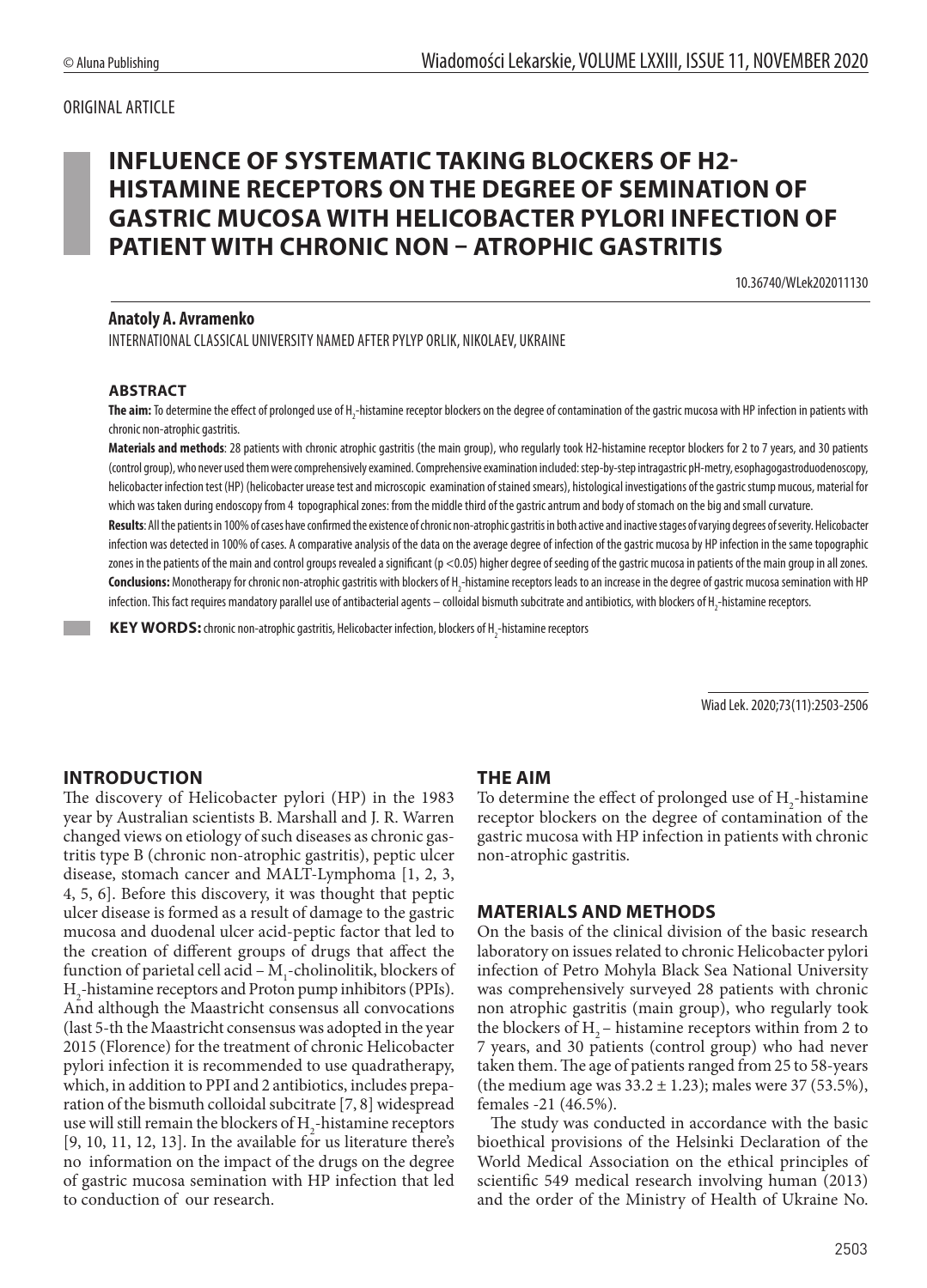#### **Table I.** The acidity level in the patients of the main and control groups

| <b>Level of acidity</b>        | <b>Main group</b><br>$(n=28)$ |          | <b>Control group</b><br>$(n=30)$ |      |
|--------------------------------|-------------------------------|----------|----------------------------------|------|
|                                | <b>Quantity of patients</b>   | $\%$     | <b>Quantity of patients</b>      | $\%$ |
| Hyperacidity<br>expressed      |                               | 3,6      |                                  | 3,3  |
| Hyperacidity moderate          | 3                             | 10,7     |                                  | 6,7  |
| Normacidity                    | 10                            | 35,7     | 12                               | 40   |
| <b>Hypoacidity</b><br>moderate | $\overline{ }$                | 25       | 8                                | 26,7 |
| Hypoacidity<br>expressed       |                               | 25       |                                  | 23,3 |
| Anacidity                      | $\Omega$                      | $\Omega$ | $\Omega$                         | 0    |

Note: n-the number of studies

**Table II.** Degree of semination of gastric mucosa with HP infection on topographical zones of patients with chronic non-atrophic gastritis of the main and control groups

| <b>Groups</b> | Degree of semination of gastric mucosa with HP infection on topographical<br>zones of stomach<br>$(+)/ (M \pm M)$ |                          |  |
|---------------|-------------------------------------------------------------------------------------------------------------------|--------------------------|--|
|               | <b>Antrum</b>                                                                                                     | <b>Corpus of stomach</b> |  |
| Main group    | a) $2,95 \pm 0,28$ ;                                                                                              | a) $2,91 \pm 0,28$ ;     |  |
| $(n = 28)$    | b) $2,98 \pm 0,28$ .                                                                                              | b) $2,98 \pm 0,28$ .     |  |
| Control group | a) $2,05 \pm 0,25$ ;                                                                                              | a) $2,13 \pm 0,25$ ;     |  |
| $(n = 30)$    | b) $1,97 \pm 0,25$ .                                                                                              | b) $2,21 \pm 0,25$ .     |  |

Note: n-the number of studies, a)-large curvature, b)-small curvature.

690 dated September 23, 2009, which was confirmed by the findings of the meeting of the Ethical Commission of Petro Mohyla Black Sea National University, Nikolaev

 No. 12 dated December 11, 2019. A written consent was obtained from the patients for the study.

Primary comprehensive survey included: step-by-step intragastric pH-metry based on methodology by Chernobrovyi V.N esophagogastroduodenoscopy (EGDS) by generally accepted method, double HP testing: test for ureaz activity and microscoping stained by Giemsa smears, material for which was taken during endoscopy from 4 topographical zones: from the middle third of the gastric antrum and body of stomach on the big and small curvature with our created methodology and also histological studies of the gastric mucosa, the material for which is taken from the same zone, using a generally accepted method taking into account recent classification [14, 15].

Primary sequence survey: first patients conducted pH-metry and then EGDS with biopsy material for testing in HP and histological studies of the stomach mucosa. The study was conducted in the morning on an empty stomach, in 12-14 hours after the last meal. The data obtained were processed statistically using Student t-test with the computation of averages (m) and perhaps the likelihood of deviations (m). The changes were considered to be statistically significant at p 0.05 <. Statistical calculations were performed using Excel tables for Microsoft Office.

# **RESULTS AND DISCUSSION**

Data obtained during the conduct of pH-metering are shown in table I.

While conducting esophagogastroduodenoscopy active ulcerative process was not identified as in the stomach so as in duodenum, but 5 (8.6%) patients had manifestations coming through in the past ulcers duodenal bulb as scar deformity of varying degrees of severity. When analyzing data of histological investigations all the patients in 100% of cases have confirmed the existence of chronic non-atrophic gastritis in both active and inactive stages of varying degrees of severity.

When testing on HP Helicobacter infection was detected in 100% of cases. Data on the extent of the gastric mucosa for semination of HP infection on topographical zones of the stomach of patients with chronic non-atrophic gastritis are shown in table II.

Comparative analysis of data on the medium degree of semination with HP infection on gastric mucosa on similar topographical areas main group patients and control groups was detected significantly ( $p < 0.05$ ) greater degree of semination of gastric mucosa of patients of basic group in all areas.

These results are understandable from the viewpoint of influence  $H_2$ -histamine receptors on parietal cell (PC) and patterns of interactions of macroorganism – organism of a human being and microorganism.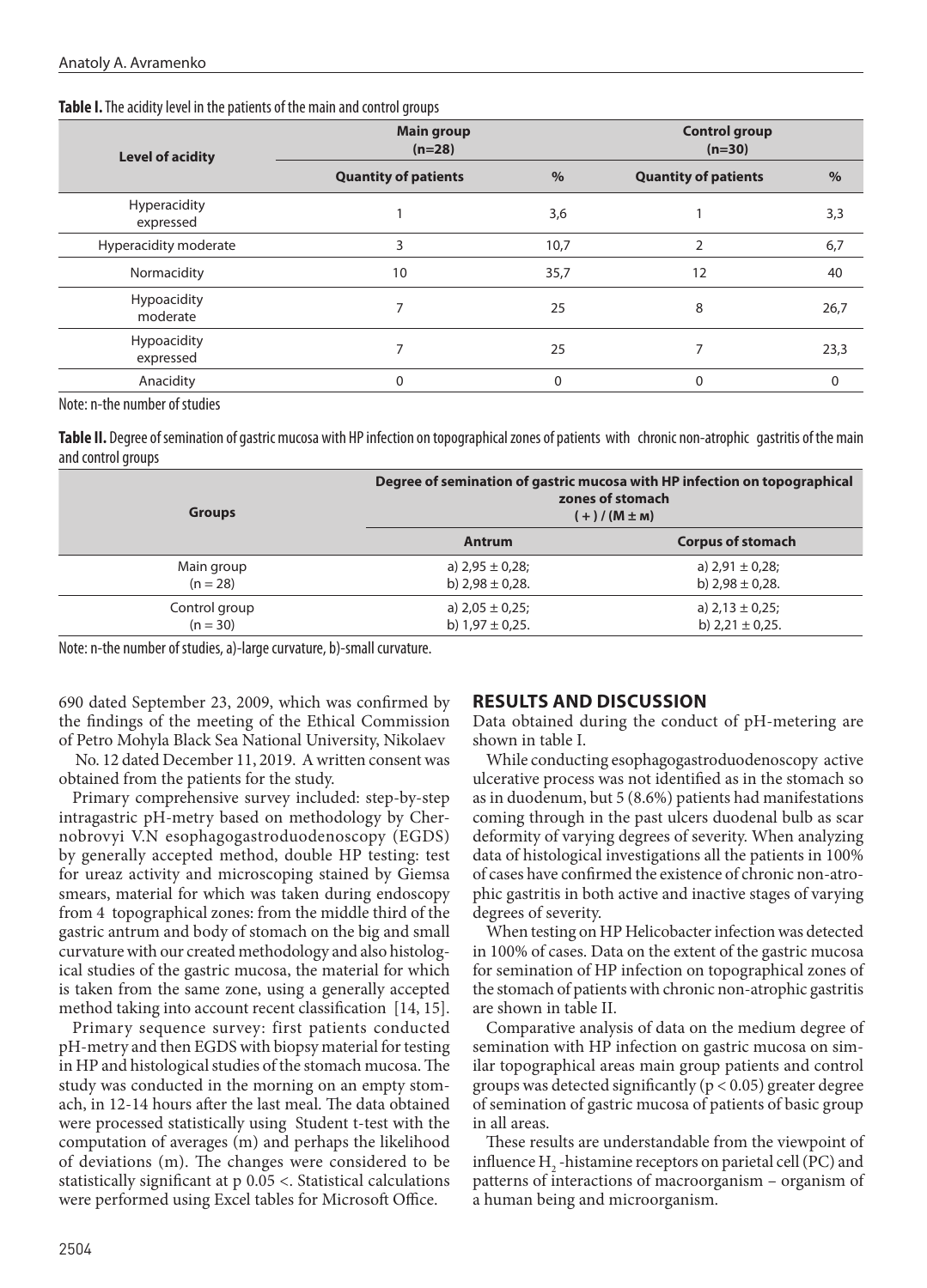As it is well known, there are three receptors on the PC through which goes the regulation developing of hydrochloric acid: histamine, gastrin, and acetylcholine. In contrast to the PPI, which inhibit the production of hydrochloric acid by blocking the H<sup>+</sup>/K<sup>+</sup>-ATPhase and without affecting the PC, blockers of  $H<sub>2</sub>$ -histamine receptors affect only on the histamine receptors, which leads to a decrease in the formulation of hydrochloric acid at 70% in contrast to PPI, which block the production of nearly 100% [16]. Interaction between human body and HP infection is based on the impact of the protective properties of the organism on HP and means to combat bacteria to these protective properties. Protective factors of the human body is the effect of immune system and hydrochloric acid on HP infection.

However, HP has its own protective mechanisms: the bacterium produces a large number of factors of antioxidant system-superoxide dismutase and catalase, which neutralize the antibacterial activity of neutrophils and hydrochloric acid is neutralizes due to ammonia, which is produced from food under the influence of urea enzyme urease produced by HP [1]. Combating the factors of protection takes about 2/3 of energy reserves bacteria, while maintaining vital functions including reproduction-1/3 [1]. With incomplete reducing production of hydrochloric acid under the influence of Н2 -histamine receptors energy costs to combat it is declining, and the bacterium gets more energy for reproduction, that is confirmed by the results of our research.

# **CONCLUSIONS**

- 1. Monotherapy for chronic non-atrophic gastritis with blockers of  $H_2$ -histamine receptors leads to an increase in the degree of gastric mucosa semination with HP infection.
- 2. This fact requires mandatory parallel use of antibacterial agents – colloidal bismuth subcitrate and antibiotics, with blockers of  $H_2$ -histamine receptors.

#### REFERENCES

- 1. Avramenko A.A., Gozhenko A.I., Gojdyk V.S. et al. Yazvennaya bolezn (ocherki klinicheskoj patofiziologii) [Peptic ulcer (essays on clinical pathophysiology)]. «Ra «Art-V», 2008; 304. (in Russian).
- 2. Isakov V.A., Domaradskij I.V. et al. Helikobakterioz [Helicobacteriosis]. ID Medpraktika. 2003;412. (in Russian).
- 3. Rykov O.V., Parshin D.V., Chovrebov A.T. et al. Rezultaty lecheniya raka zheludka i metahronnyh metastazov v pecheni i lyogkih [The results of the treatment of gastric cancer and metachronic metastases in the liver and lungs]. Hirurgiya. 2017; 6: 69 – 71. (in Russian).
- 4. Samsonov A.A., Grechushnikov V.B., Andreev D.N. et al. Ocenka farmakoekonomicheskih pokazatelej lecheniya pacientov s zabolevaniyami, associirovannymi s Helicobacter pylori [Evaluation of pharmacoeconomic indicators for the treatment of patients with diseases associated with Helicobacter pylori]. Terapevticheskij arhiv. 2014; 8: 56 – 61. (in Russian).
- 5. Cukanov V.V., Amelchugova O.S., Kasparov E.V. et al. Rol eradikacii Helicobacter pylori v profilaktike raka zheludka [The role of Helicobacter pylori eradication in the prevention of gastric cancer]. Terapevticheskij arhiv. 2014; 8: 124-127. (in Russian).
- 6. Chernousov A.F., Horobryh T.V., Vetshev F.P. et al. Laparoskopicheskie i robot-assistirovannye operacii pri mestnorasprostranennom i generalizovannom rake zheludka [Laparoscopic and robot-assisted operations for locally advanced and generalized stomach cancer]. Hirurgiya. 2017; 10: 25-30. (in Russian).
- 7. Harchenko N.V., Tkach S.M. et al. Gastroenterologiya v voprosah i otvetah [Gastroenterology in questions and answers]. K: OOO «Doktor-Media-Grupp», 2016: 36. (in Russian).
- 8. Malfertheiner P., Megraud F., O'Morain C.A. et al. Management of Helicobacter pylori infection – the Maastricht V. Florence Consensus Report. Gut. 2017; 66(1): 6–30.
- 9. Alekseenko S.A., Loginov A.F., Maksimova I.D. Ispolzovanie malyh doz H2-blokatorov III pokoleniya v lechenii dispepsii [The use of small doses of generation III H2-blockers in the treatment of dyspepsia]. Consilium-Medicum. 2005; 2: 9-14. (in Russian).
- 10. Bordin D.S., Hatkov I.E., Chernousova E.A. et al. Vliyanie parenteralnyh form omeprazola, rabeprazola i famotidina na vnutrizheludochnyj pH [The effect of parenteral forms of omeprazole, rabeprazole and famotidine on intragastric pH]. Lechashij Vrach. 2014; 12: 87–91. (in Russian).
- 11. Prokopchuk S.N. Lechenie kislotozavisimyh zabolevanij [Acid-dependent disease treatment]. Therapia. 2015; 6(99): 28 – 30. (in Russian).
- 12. Chernov Yu.N., Batisheva G.A., Alehin S.M. et al. Sutochnoe monitorirovanie intragastralnogo pH u bolnyh YaBDPK i sravnitelnaya effektivnost antisekretornogo dejstviya kvamatela pri razlichnyh sposobah vvedeniya [Daily monitoring of intragastric pH in patients with duodenal ulcer and the comparative effectiveness of the antisecretory effect of quamatel with various methods of administration]. Prikladnye informacionnye aspekty mediciny. 2015; 15: 5-9. (in Russian).
- 13. Inauen W., Emde C., Weber B. Effects of ranitidine and cisapride on acid reflux and oesophageal motility in patients with reflux oesophagitis: a 24 hour ambulatory combined pH and manometry study. Gut. 1993; 34(8): 1025–1031.
- 14. Avramenko A.A. Dostovernost stul-testa pri testirovanii bolnykh khronicheskim khelikobakteriozom pri nalichii aktivnykh i neaktivnykh form khelikobakternoy infektsii na slizistoy obolochke zheludka [Reliability of stool test when testing patients with chronic Helicobacter pylori in the presence of active and inactive forms of Helicobacter pylori infection on the gastric mucosa]. Suchasna gastroyenterologíya. 2014; 3 (77): 22–6. (in Russian).
- 15. Kímakovich V.Y., Nikishaev V.I. et al. Yendoskopiya travnogo kanalu. Norma, patologiya, suchasni klasifikatsiyi [Endoscopy of the digestive canal. Norm, pathology, modern classifications]. Lviv: Vidavnitstvo Meditsina Svítu, 2008: 208. (in Ukrainiane).
- 16. Perederij V.G. Yazvennaya bolezn ili pepticheskaya yazva? [Ulcer disease or peptic ulcer?]. Kiev. 1997: 158. (in Russian).

*The work is a fragment of research work «Development of information and communication technologies in the system of medical examinations of seamen», the state registration number 0109U008375.* 

#### **ORCID and contributionship:**

*Anatoly A. Avramenko: 0000-0002-9652-089X A,B,C,D,E,F*

# **Conflict of interest:**

*The Author declare no conflict of interest.*